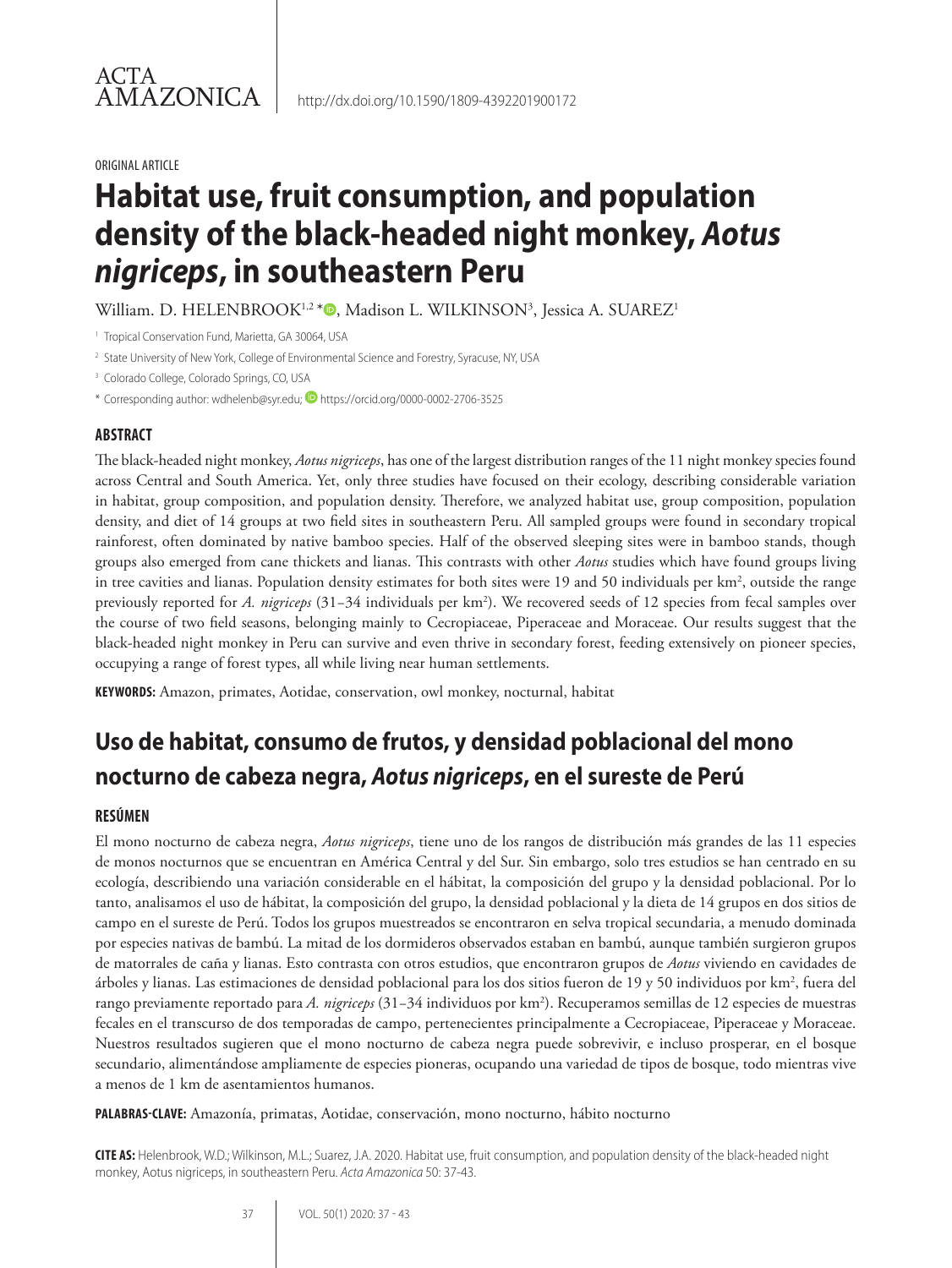

#### **INTRODUCTION**

There are currently 11 recognized species of night monkey, *Aotus* Illiger 1811 (Defler and Bueno 2007; Rylands and Mittermeier 2009), though taxonomy of the genus is still disputed (Ruiz-Garcia *et al*. 2011). These wide-ranging nocturnal primates are found in various tropical and subtropical habitat types ranging from Panama to Argentina (previously outlined in Aquino and Encarnacion 1998). *Aotus*  habitat varies considerably, encompassing a broad altitudinal gradient ranging from lowland rainforest to cloud forest, primary and secondary forest as described by Chokkalingam and De Jong (2001), and fragmented or selectively logged habitat. They also use lower and upper canopy, and are tolerant of seasonal rainfall and temperature variation, along with various levels of habitat disturbance, including bamboo thickets, mangroves, palm trees, and gallery forest (e.g., Wright 1994; Aquino and Encarnación 1994; Fernandez-Duque *et al*. 2008). Night monkey groups can also be found living near human settlements (Wright 1989; Fernandez-Duque *et al*. 2007).

*Aotus* groups may contain up to six individuals, including a monogamous pair with infant, juveniles, and one subadult. Consistent evidence of solitary behavior has also been reported in *A. azarae* (Huck and Fernandez-Duque 2017). They are primarily frugivorous and supplement their diet with leaves, nectar, flowers, and insects (Wright 1989; Wright 1994). Wright (1985) describes as many as 70 fruit species consumed by *Aotus nigriceps* (Dollman, 1909), including Moracae, Annonaceae, Leguminosae, and Sapindaceae species. Crepuscular and nocturnal behavior likely provides *Aotus* an opportune time for capturing a wide array of insects available at dusk and in the night (Wolovich 2010; Wright 2011). Evidence of diurnal behavior does exist in *Aotus azarae* (Fernandez-Duque 2003), though activity in *Aotus nigriceps* Dollman 1909 is reported to be minimal (Khimji and Donati 2014).

The black-headed night monkey, *A. nigriceps*, occurs throughout a large part of the central and upper Amazon, and yet the majority of relevant information on habitat, population density, and group size for the species are centered on three nearby sites. One study in the central-eastern Peruvian Amazon recorded 26 groups on transect survey walks (Aquino *et al*. 2013), another focused on a single group over the course of 65 days (Khimji and Donati 2014) and another study extensively followed two groups (Wright 1985; Wright 1994). Habitat has been described as both primary and secondary forest, seasonally flooded, *terra firme*, and lowland rainforest, as well as forest patches with bamboo and palm species (Wright 1985; Aquino *et al*. 2013; Khimji and Donati 2014). Group composition largely consists of a mating pair with an infant, a juvenile and one subadult (Wright 1994); however, Aquino *et al*. (2013) describe an average of 2.8 individuals per group with a maximum of 4, while Khimji and Donati (2014) followed a single pair with a subadult. A single study has reported *A. nigriceps* density (31.1 individuals per km) based on the number of sightings per 10 km (Aquino *et al*. 2013). Density estimates are more widely available for other *Aotus* species, ranging from  $3.2$  to  $64$  individuals per  $km^2$  (e.g., Aquino and Encarnacion 1988; Fernandez *et al*. 2001; Svensson et al. 2010; Maldanado and Peck 2014). We therefore aimed at expanding our understanding of the ecology of *A. nigriceps*, by studying their habitat use, group size, seasonal dietary shifts, and population density two sites in Amazonian Peru.

#### **MATERIAL AND METHODS**

Field work was carried out at two sites in the Manu Biosphere Reserve in southeastern Peru: Villa Carmen Biological Station (12°53'39»S, 71°24›16»W), a conservation area managed by the Asociación para la Conservación de la Cuenca Amazónica (ACCA) in the Cuzco region, and the Manú Learning Centre (MLC) (12°47′22″S, 71°23′32″W) in the Madre de Dios region (Figure 1). Both Amazonian sites occur within



Figure 1. (A) Geographic location of the two study areas in southeastern Peru: Manu Learning Center (B) and Villa Carmen Biological Station (C). Night monkey groups (black stars) were located while conducting line transect surveys or during routine monitoring of trail systems (gray dots).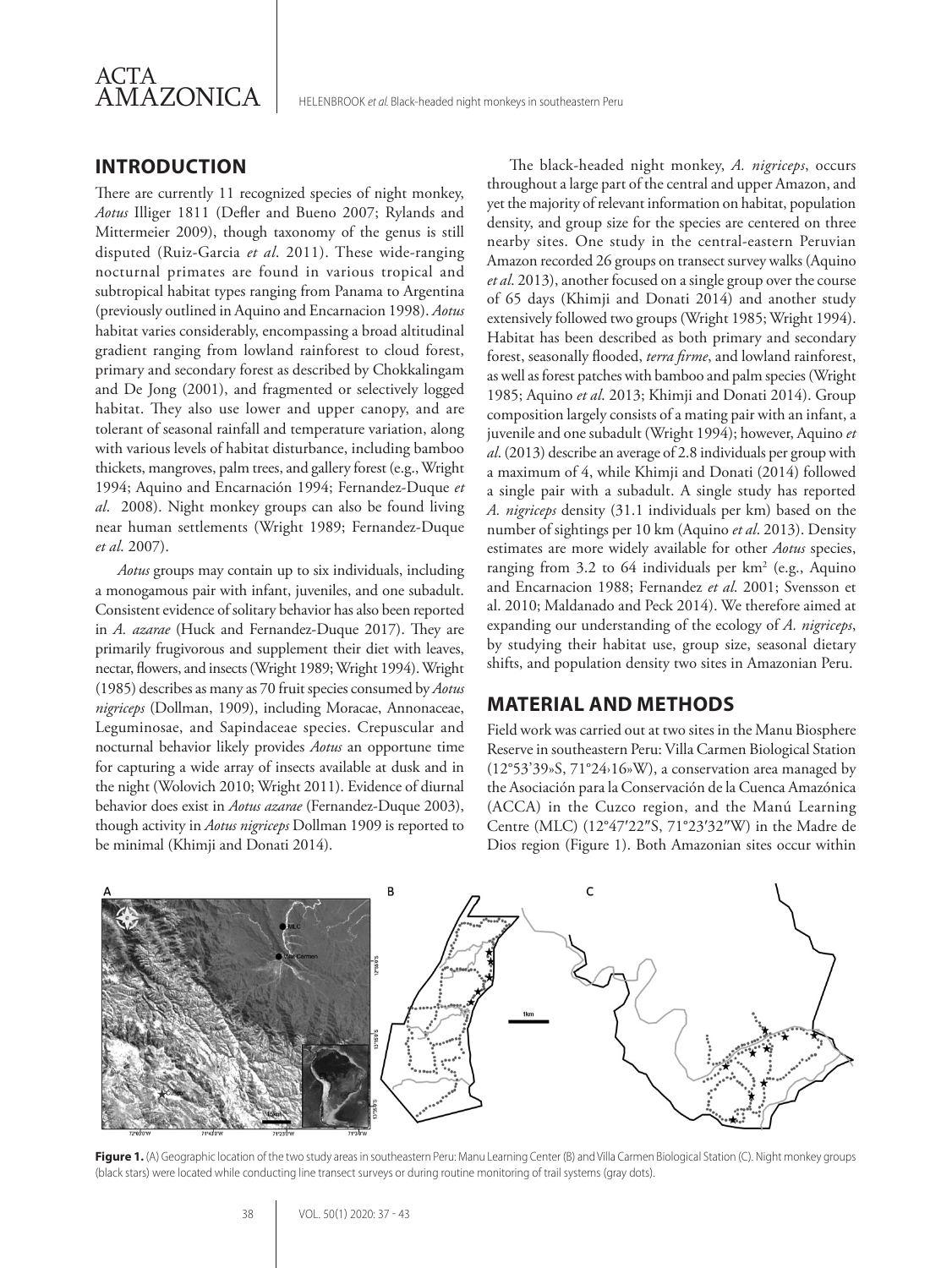tropical premontane forest, exhibiting similarly stable average temperatures throughout the year (22°C; maximum 32°C and minimum 10°C). Average annual rainfall ranges from 3200- 5000 mm yr-1. The highest rainfall occurs from December to March and the driest months occur from May to September. Villa Carmen contains 30.65 km<sup>2</sup> of protected primary forest within the Manu Biosphere Reserve, though our surveys were conducted almost entirely in secondary forest (16.8 km of trails). MLC has a mixed history of plantations and cattle grazing, coupled with selectively logged and undisturbed, primary forest. We sampled both secondary (11 km of trails) and primary forest (2.5 km) at MLC. In the secondary forest, 7 km were in a previous timber harvest zone, 0.75 km in secondary bamboo forest, and 3.25 km in a selectively logged area.

We collected data from 14 black-headed night monkey groups during April 2016, November 2016 and April 2017 at Villa Carmen, and during April 2017 at MLC. Population density was estimated using three different methods previously applied in other *Aotus* studies: encounter rates per distance traveled (Pontes *et al*. 2012), line transects utilizing perpendicular methods using detection function models (Marhsall *et al.* 2008), and direct counts (Fernandez *et al*. 2001). In the first method, we calculated the number of groups encountered per kilometer walked. Established trails were walked from 18:00 to 21:00 h at 1−2 km per hour, scanning vegetation continuously as a group of two to five field assistants spaced out evenly. This method was used as a baseline for comparison between our sites and earlier *Aotus* studies. For encounter rates and line transects, surveys followed pre-existing trails so as not to disturb habitat, which as a result sometimes included nonlinear routes. However, most trails at Villa Carmen run parallel to one another and those at MLC are largely linear (Figure 1). The closest distance between trails was 250 m, and detection of groups was not feasible beyond 25 m. There was little evidence of avoidance behavior as the trails are routinely walked and night monkeys have been observed near trails. Every 100−200 m, field assistants would pause and listen for calls. Once a monkey was spotted, we would observe them in order to obtain demographic information, group size, GPS location, record time, and to measure the perpendicular distance from transect to group (Marshall *et al*. 2008). In the second method, we calculated population density from survey data using the program DISTANCE (version 6.2). Lastly, we simply calculated the known number of groups and individuals within a well-studied area at Villa Carmen over the course of two years. We determined nesting sites during the day and confirmed general travel patterns for each group in the area both at dusk and dawn.

We later revisited the area where night monkey groups were found during transect walks to perform habitat analysis, classifying forests based on qualitative factors, i.e., secondary

versus primary forest, and presence of bamboo or cane, or lianas (Ganzhorn 2003). We took canopy cover photos at each group location and used ImageJ software (1.4.3.67) to calculate canopy cover percentages. GPS points taken at each location were paired with satellite imagery to determine proximity of monkey groups to known human settlements. A quantitative estimate of forest complexity for each group was made using 50 m  $\times$  2 m plots (Gentry 1982), starting 1 m off the trail and measuring 1m beyond, for both sides from where the group was located. All woody trees  $\geq 10$  cm diameter at breast height (approximately 1.3 m above ground) were recorded within the plot (Ganzhorn 2003).

We collected 48 fecal samples (33 from Villa Carmen and 15 from MLC; 26 in spring and 22 in the fall) (Table 1) for a preliminary characterization of diet from identification of deposited seeds. Fecal collection was conducted by covering forest floor with plastic mesh or cloth nets below areas where night monkeys had previously been observed or where there was evidence of their feeding. The nets were used to catch any falling fecal samples and monitored daily throughout the study. The fecal samples were preserved in formalin and were later analyzed in the laboratory. We then strained samples using cheese cloth to recover seeds and then examined them under a BSZ405 stereo microscope (Boeco, Germany). Seeds were then identified to the lowest possible taxonomic level using available literature and categorized based on association with primary or secondary-forest types (e.g., Cornejo and Janovec 2010).

**Table 1.** Plant taxa identified from seeds recovered from *Aotus nigriceps* fecal samples. Values are the frequency of occurrence of seeds in recovered samples from each site and sampling occasion. VC = Villa Carmen; MLC = Manu Learning Center;  $N =$  fecal sample size.

|                                       | April<br>2016  | November<br>2016 | April<br>2017 |                 |
|---------------------------------------|----------------|------------------|---------------|-----------------|
| Genus (Family)                        | VC<br>$(N=11)$ | VC<br>$(N=22)$   | VC<br>$(N=9)$ | MLC.<br>$(N=6)$ |
| Philodendron Schott (Araceae)         | 0              | $\bigcap$        | 11.1          | 50              |
| Annonaceae luss                       | $\Omega$       | $\Omega$         | $\Omega$      | 33.3            |
| Aniba Aubl. (Lauraceae)               | $\Omega$       | 13.6             | $\Omega$      | $\Omega$        |
| Physocalymma Pohl (Lythraceae)        | 54.5           | $\Omega$         | $\Omega$      | 33.3            |
| Bellucia Neck. (Melastomataceae)      | 27.3           | $\Omega$         | 22.2          | 16.7            |
| Henriettella Naudin (Melastomataceae) | $\Omega$       | $\Omega$         | 11.1          | 33.3            |
| Ficus L. (Moraceae)*                  | 0              | 27.3             | 55.5          | $\Omega$        |
| Psidium L. (Myrtaceae)                | $\Omega$       | 31.8             | $\Omega$      | $\Omega$        |
| Piper L. (Piperaceae)                 | 45.5           | 45               | 66.7          | 66.7            |
| Solanum L. (Solanaceae)               | $\Omega$       | $\Omega$         | $\Omega$      | 16.7            |
| Urera Gaudich. (Urticaceae)           | 27.3           | $\Omega$         | $\Omega$      | $\Omega$        |
| Cecropia Loefl (Urticaceae)*          | 100            | 77.3             | 100           | 66.7            |

\*Previously described in *Aotus nigriceps*(Wright 1981 and Wright 1985)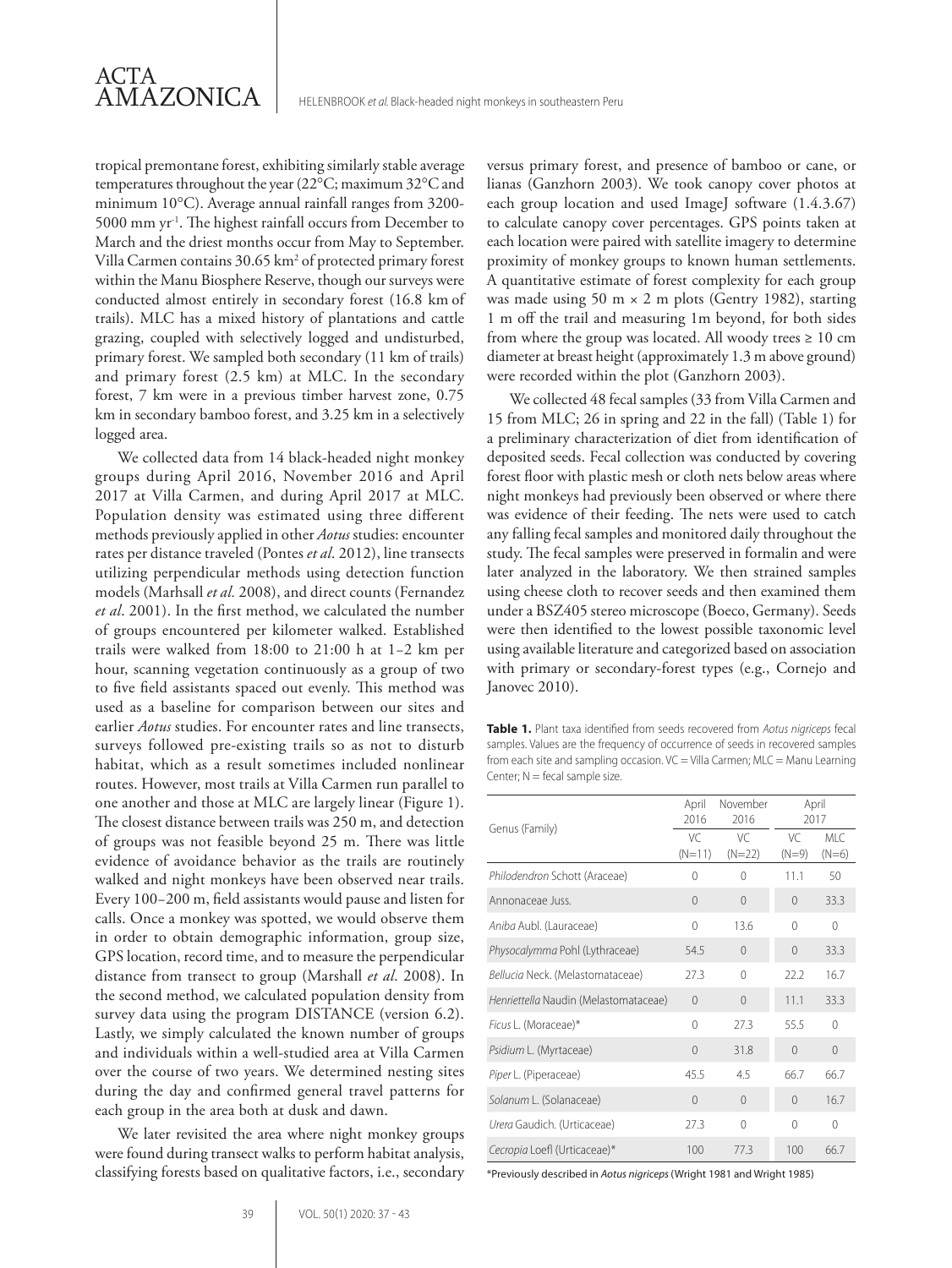

#### **RESULTS**

Nine night-monkey groups were found at Villa Carmen and five at MLC, ranging in size from two to five individuals, though a solitary individual was also encountered (Table 2). These groups were revisited over the course of the two years. All groups were in areas with some level of historical logging and habitat degradation (Table 2). Basal area estimates were consistent with previously described degraded habitat (Brown and Lugo 1990). All but one group at Villa Carmen was found in forest dominated by native bamboo species, *Guadua weberbaueri* Pilg. and *Guadua sarcocarpa* Londoño and P. M. Peterson. A single group was found in degraded cane (*Gynerium* Willd ex P. Beauv) forest with bamboo. Only two groups at MLC were found in areas with bamboo, while the others were found in secondary forests devoid of bamboo.

We were unable to locate specific nesting sites for all groups; however, of the five that were located at Villa Carmen, three were in bamboo stands, one in a cane thicket, and another in lianas. Though we could not locate an exact nesting site for the four remaining groups (44%), we were often present when they first started moving in the evenings. For example, we could often triangulate the general area where they would begin moving at dusk but could not locate them during the day to pinpoint their sleeping site. These four groups were also found in areas dominated by bamboo. At MLC, only one nesting site was confirmed, and this was found in lianas lacking any bamboo. All groups were found within 1 km of each associated field station. Two groups at Villa Carmen and one group at MLC were routinely found on the perimeter of the station in secondary forest (< 100 m).

Estimated DISTANCE densities were higher at Villa Carmen (50.0 individuals per  $km^2$ ) than at MLC (19.2

individuals per km<sup>2</sup>). Both estimates had a large confidence interval, ranging from 17.0−147.0 individuals per km2 at Villa Carmen, and 4.9−75.3 individuals per km2 at MLC. The known number of individuals in our sampling area at Villa Carmen was 17.5 individuals per km<sup>2</sup> and the encounter rate was 5.8 groups per 10 km. We could not calculate these parameters for MLC since group composition there is not as well-known as at Villa Carmen, and our sample size was too small to calculate the encounter rate.

We recovered seeds belonging to 12 genera and ten families (Table 1). The number of taxa recovered from Villa Carmen groups in bamboo forest was similar  $(N = 10)$  to that from  $MLC$  ( $N = 8$ ). We recovered as many as seven genera from a single MLC group, and just four genera from a group living in disturbed mixed bamboo forest at Villa Carmen. *Cecropia* was found in all sampled groups, and three genera were found in both sampled seasons: C*ecropia* sp., *Piper* sp.*,* and *Ficus* sp. Groups at MLC consumed all the same fruits identified at Villa Carmen in Spring 2016 except for *Urera* sp. However, we found that groups at MLC consumed two other fruit species, including an unidentified Annonaceae and *Solanum* sp.

#### **DISCUSSION**

All black-headed night monkey groups in our study were found in secondary forest, though there is considerable evidence to suggest that they are also found in primary habitat based on camera trap data provided by MLC (unpublished data) and from previous *Aotus* studies (Wright 1978; Aquino and Encarnacion 1994; Cornejo *et al*. 2008; Aquino *et al*. 2013; Shanee *et al*. 2013). Limited sampling in primary forest is presumably the main reason we did not encounter *Aotus* in these areas. Dense canopy in primary forest also likely limited our ability to detect auditory or visual cues of night monkeys.

**Table 2.** Habitat structure of *Aotus nigriceps* groups found at Villa Carmen (VC) and Manu Learning Centre (MLC) in southeastern Peru. N = number of individuals in group.

| Field site | Group            | N              | Habitat type             | Nest type | Canopy cover (%) | Total basal area (m <sup>2</sup> ha <sup>-1</sup> ) | Elevation (m a.s.l.) |
|------------|------------------|----------------|--------------------------|-----------|------------------|-----------------------------------------------------|----------------------|
| VC         | A                | $\overline{4}$ | Secondary forest, bamboo | Bamboo    | 74.7             | 12.66                                               | 530                  |
| VC         | B.               | 3              | Secondary forest, bamboo | Bamboo    | 76.9             | 11.91                                               | 530                  |
| VC         |                  | 3              | Secondary forest, bamboo | Unknown   | 65.5             | 2.11                                                | 610                  |
| VC         | D                | $\overline{2}$ | Secondary forest, bamboo | Bamboo    | 69.3             | 10.34                                               | 529                  |
| VC         | E                | 3              | Secondary forest, cane   | Cane      | 68.3             | 22.1                                                | 516                  |
| VC         | F.               | 3              | Secondary forest, Bamboo | Liana     | 69.8             | 9.93                                                | 529                  |
| VC         | G                | 3              | Secondary forest, Bamboo | Unknown   | 70.2             | 14.15                                               | 530                  |
| VC         | Н                | 3              | Secondary forest, Bamboo | Unknown   | 68.2             | 4.85                                                | 529                  |
| VC         |                  | $2^*$          | Secondary forest, Bamboo | Unknown   | 72.3             | 19.75                                               | 529                  |
| <b>MLC</b> | T <sub>2</sub> A | 5              | Secondary forest         | Unknown   | 80.8             | 15.62                                               | 516                  |
| <b>MLC</b> | T <sub>2</sub> B | $\overline{4}$ | Secondary forest         | Liana     | 71.3             | 14.11                                               | 512                  |
| <b>MLC</b> | T <sub>9</sub> A | 3              | Secondary forest         | Unknown   | 84.4             | 13.11                                               | 489                  |
| <b>MLC</b> | T <sub>9</sub> B | $2^*$          | Secondary forest, Bamboo | Unknown   | 77.2             | 38.12                                               | 487                  |
| <b>MLC</b> | Camp             | $\overline{4}$ | Secondary forest, Bamboo | Unknown   | 76.0             | <b>NA</b>                                           | 456                  |

\*In two cases, groups were observed but exact numbers could not be ascertained. We include the minimum number of individuals observed (N), though the total<br>group size could be higher. The qualitative assessment was based o case, basal area was not available (NA).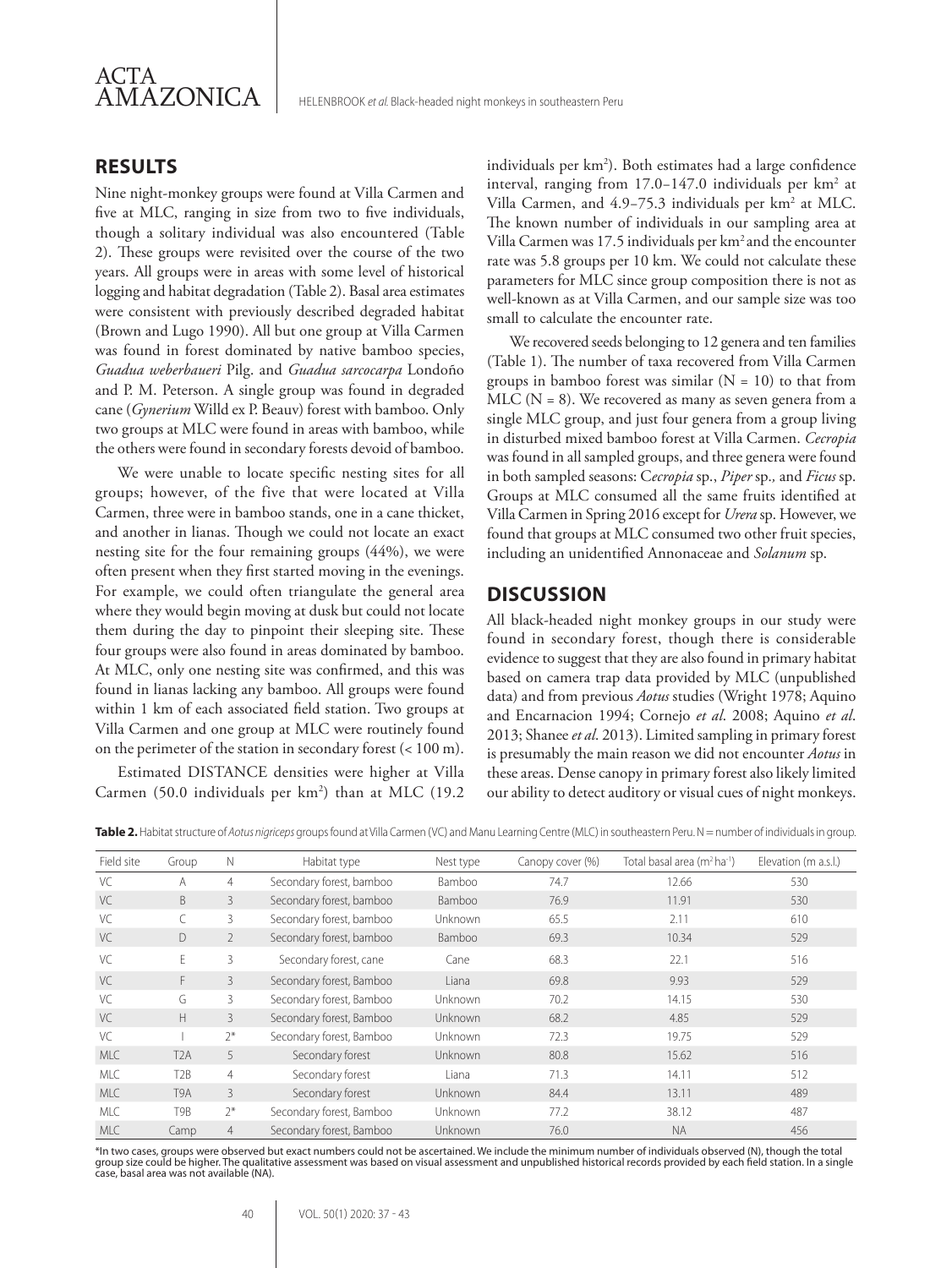# ACTA AMAZONICA

The majority of groups were found in forest dominated by native bamboo, and all groups were found in proximity to each field station (< 1 km). Our results suggest that night monkeys are likely to be found, and even potentially thrive, in these types of secondary forest dominated by bamboo and cane species. *Aotus nigriceps* were also found to attain relatively high densities (31.1 individuals per km2 ) living in mixed bamboo forests in an area ~150 km northeast from our study sites, suggesting that this species may be able to survive in an array of forest types (Aquino *et al*. 2013).

Estimated population density and encounter rates at Villa Carmen were both higher than the only other *A. nigriceps* report (Aquino *et al*. 2013); however, the known number of individuals per square kilometer was actually lower. MLC density estimates were similar to encounter rates found at Villa Carmen. A number of factors could contribute to differences in density estimates, most notably habitat type. Aquino *et al*. (2013) pooled results from three habitat types so we are unable to ascertain whether there was a significant difference compared to our study. However, they found primary forest and semi-dense primary forest with some bamboo had a higher percentage of sightings compared to open primary forest with bamboo. Considering most of our sampled area was secondary forest with bamboo, it is therefore difficult to make a reasonable comparison (Nelson 1994). Svensson *et al*. (2010) also surveyed three different types of *Aotus zonalis* habitat in Panama. To our knowledge, none of these contained bamboo but still had similar densities compared to our study (i.e., 0 − 19.7 individuals per  $km^2$ ; mean = 13.2).

Our DISTANCE estimate at Villa Carmen was higher than the known number of individuals; however, the confidence interval was fairly large, likely due to a relatively small sample size. It is conceivable that we counted some groups twice on trails that were only 250 m apart, since night monkeys have been reported to travel as far as 708 m in 24 hours (Wright 1989). However, duplicate sampling is not likely since we established sleeping sites in most cases, and monitored travel patterns for each group.

Night monkeys have been reported to use tree holes or vine tangles as nesting sites, which are normally restrictive as they limit their ability to travel particularly far since they need to return to the same site the following morning (Aquino and Encarnacion 1986; Fernandez-Duque *et al*. 2008). However, night monkeys at Villa Carmen routinely returned to the same bamboo patches despite there being other dense patches all around and no competing groups vying for sleeping sites. There was no evidence that they used tree holes, and we only observed two nesting sites composed of tangled vines. The absence of nesting sites in tree holes may be related to the scarcity of such resource in the secondary forest. Additionally, the return to the same sleeping sites in consecutive days may be explained by the familiarity in established routes and accessibility to food sources.

Diet analysis of defecated seeds showed that *Aotus* relied heavily on *Cecropia* spp. However, no species dominated sample composition. Consumption of *Cecropia* spp*.* might have little to do with preference, but rather with the availability of this species in secondary forests. Most groups did not have access to primary habitat, though they could have traveled to nearby areas with reduced habitat degradation. Two of our sampled groups also made use of abandoned guava (*Psidium*) orchards as part of their home range, areas frequented by workers at the field station during the day. There was no evidence that other sympatric diurnal primates used these guava orchards during the day, which makes them potentially valuable food sources to the night monkeys. *Psidium* seeds were recovered from one of these nearby groups along with two others which were not in proximity to these orchards.

In total, we recovered twelve seed types from fecal samples, and only two of these genera were previously described in *Aotus* (Table 1: Wright 1981 and Wright 1985). No other known studies have reported on fruits consumed in other *Aotus* species. Given our small sample size, the diversity of fruits consumed is likely much larger, though Wright (1978) similarly described the use of just nine fruiting tree species by a group over the course of one month. Of course, analysis of fecal samples limits our results to seeds that remain recognizable after passing the digestive tract and does not give a full picture of other types of food consumed, such as leaves, nectar, flowers, and insects (Wright 1985; Wright 1989; Wright 1994).

The black-headed night monkey - and likely other *Aotus* species – are quite adaptable based on their use of degraded habitat, an omnivorous diet including the consumption of several pioneer species, and an ability to persist in areas close to human settlements. For example, there are nine other monkey species in nearby primary habitat at Villa Carmen; however, only *A. nigriceps* and *Sapajus apella* (Linnaeus 1758) were found in the sampled secondary forest with bamboo, an area which also has evidence of hunting based on camera trap footage (unpublished data). Likewise, night monkeys use multiple habitat types and forests with varying levels of degradation which suggests that they can traverse ecological matrices that might be difficult for other species. Their consumption of fruit from a dozen tree species suggests that they may be able to disperse an array of seeds throughout the year, though over short distances, as their ability to move seeds over large distances is presumably limited. We previously conducted a limited analysis of seed germination success and time to germination in *Aotus nigriceps* and found both measurements were positively associated with digestion (unpublished data). However, expanded sampling is necessary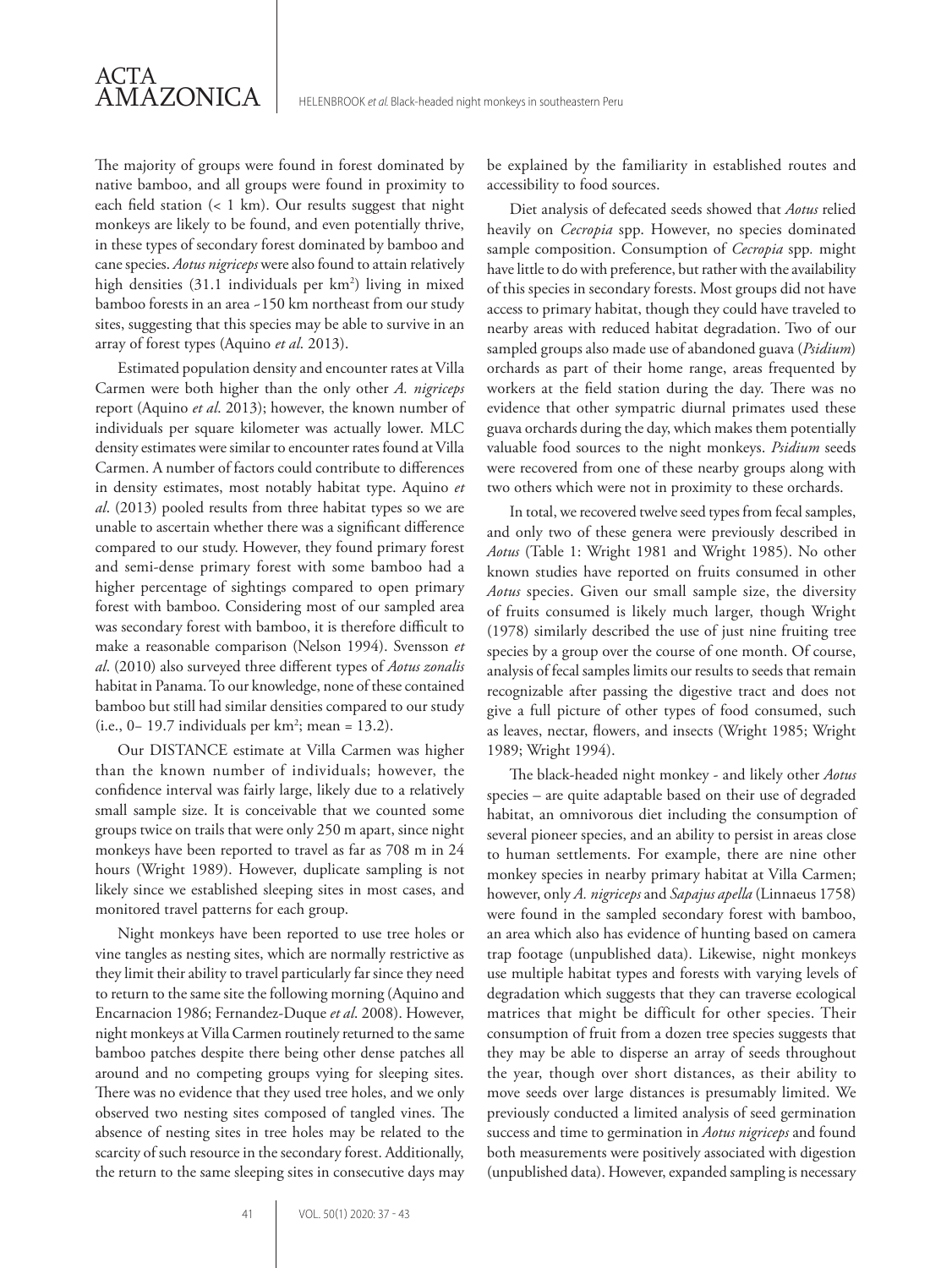to determine to what degree night monkeys contribute to seed dispersal, predation, and germination success.

## **CONCLUSIONS**

AMAZONICA

ACTA

We report that *Aotus nigriceps* is able to occupy degraded habitat, inhabiting bamboo forests and relying on a varied diet of fruits from pioneer species. The presence of this species in heavily disturbed habitat suggests some level of behavioral and dietary plasticity. Expanded sampling into more diverse habitat types and across a larger geographical range would likely contribute to our understanding of their ecological niche.

### **ACKNOWLEDGMENTS**

We would like to thank Asociación para la Conservación de la Cuenca Amazónica, and staff at both the Villa Carmen Biological Station and Manu Learning Centre (CREES) for hosting us, clearing trails, and providing valuable insight into location and behavior of groups. We are indebted to the students and staff from The School for Field Studies (Peru) who assisted with data collection and logistics, specifically Isabelle Berman, Noah Linck, Audrey Nelson, Ben Sharaf, Caroline Rzucidlo, Katlin Gott, Leigh Preston, and Sheridan Plummer. Special thanks to Brooke Zale and two anonymous reviewers for their valuable feedback on the manuscript. Logistical support provided by the Tropical Conservation Fund.

#### **REFERENCES**

- Arroyo-Rodriguez, V.; Andersen, E.; Bravo, S.P.; Stevenson, P.R. 2015. Seed dispersal by howler monkeys: current knowledge, conservation implications, and future directions. In: Kowalewski, M.M.; Cortez-Ortiz, L.; Youlatos, D.; Garber, P.A.; Urbani, B. (Ed.). *Howler monkeys: Behavior, Ecology, and Conservation*. Springer, New York, p.111-139.
- Aquino, R.; Encarnación, F. 1986. Characteristics and use of sleeping sites in *Aotus* (Cebidae: Primates) in the Amazon lowlands of Peru. *American Journal of Primatology*, 11: 319-331.
- Aquino, R.; Encarnación, F. 1988. Population densities and geographic distribution of night monkeys (*Aotus nancymai* and *Aotus vociferans*) (Cebidae: Primates) in northeastern Peru. A*merican Journal of Primatology*, 14: 375-381.
- Aquino, R.; Encarnacion, F. 1994. Owl monkey populations in Latin America: field work and conservation. In: Baer, J. F.; Weller, R. E.; Kakoma, I. (Ed). *Aotus*: *The owl monkey*. Academic Press, San Diego, p.59-95.
- Aquino, R.; Cornejo, F.M.; Heymann, E.W. 2013. Primate abundance and habitat preference on the lower Urubamba and Tabo rivers, central-eastern Peruvian Amazonia. *Primates*, 54: 377-383.
- Benítez-Malvido, J.; González-Di Pierro, A.M.; Lombera, R.; Guillén, S.; Estrada, A. 2014. Seed source, seed traits, and frugivore habits: Implications for dispersal quality of two sympatric primates. *American Journal of Botany*, 101: 970-978.
- Brown, S.; Lugo, A.E. 1990. Tropical secondary forests. *Journal of Tropical Ecology*, 6: 1-32.
- Chokkalingam, U.; De Jong, W. 2001. Secondary forest: a working definition and typology. *The International Forestry Review*, 3: 19-26.
- Cornejo, F.M.; Aquino, R.; Jimenez, C. 2008. Notes on the natural history, distribution and conservation status of the Andean night monkey, *Aotus miconax* Thomas, 1927. *Primate Conservation*, 23: 1-5.
- Cornejo, F.; Janovec, J. 2010. *Seeds of Amazonian plants*. Princeton University Press, Princeton, 155p.
- de Marques, A.A.; Rylands, A.B.; Schneider, M. 2008. Seed dispersal and germination by the brown howler monkey (*Alouatta guariba clamitans* Cabrera, 1940) in an area of Atlantic Forest in Southern Brazil. In: Ferrari, S.F.; Rímoli, J. (Ed.). *A Primatologia no Brasil*. Sociedade Brasileira de Primatologia, Biologia Geral e Experimental, Porto Alegre, p.109-113.
- Defler, T.R.; Bueno, M.L. 2007. *Aotus* diversity and the species problem. *Primate Conservation*, 22: 55-70.
- Fernandez‐Duque, E.; Rotundo, M.; Sloan, C. 2001. Density and population structure of owl monkeys (*Aotus azarai*) in the Argentinean Chaco. *American Journal of Primatology*, 53: 99-108.
- Fernandez-Duque, E. 2003. Influences of moonlight, ambient temperature, and food availability on the diurnal and nocturnal activity of owl monkeys (*Aotus azarae*). *Behavioral Ecology and Sociobiology*, 54: 431-440.
- Fernandez-Duque, E.; Fiore, A.; Carillo, G. 2008. Behavior, ecology, and demography of *Aotus vociferans* in Yasuni National Park, Ecuador*. International Journal of Primatology*, 29: 421-431.
- Fuzessy, L.F.; Cornelissen, T.G.; Janson, C.; Silveira, F.A. 2016. How do primates affect seed germination? A meta‐analysis of gut passage effects on neotropical plants. *Oikos*, 125: 1069-1080.
- Ganzhorn, J.U. 2003. Habitat description and phenology. In: Setchell, J.M.; Curtis, D.J. (Ed.). *Field and laboratory methods in primatology*, Cambridge University Press, Cambridge, p.40-56.
- Garber, P.A. 1986. The ecology of seed dispersal in two species of callitrichid primates (*Saguinus mystax and Saguinus fuscicollis*). *American Journal of Primatology*, 10: 155-170.
- Hershkovitz, P. 1983. Two new species of night monkeys, genus *Aotus* (Cebidae, Platyrrhini): a preliminary report on *Aotus* taxonomy. *American Journal of Primatology*, 4: 209-243.
- Huck, M.; Fernandez-Duque, E. 2017. The floater's dilemma: use of space by wild solitary Azara's owl monkeys, *Aotus azarae*, in relation to group ranges. *Animal Behaviour*, 127: 33-41.
- Janson, C.H.; Emmons, L.H. 1990. Ecological structure of the nonflying mammal community at Cocha Cashu biological station, Manu National Park, Peru. In: Gentry, A.J. (Ed.). *Four neotropical rainforests*. Yale University Press, New Haven, p.314-338.
- Khimji, S.N.; Donati, G. 2014. Are rainforest owl monkeys cathemeral? Diurnal activity of black-headed owl monkeys, *Aotus nigriceps*, at Manu Biosphere Reserve, Peru. *Primates*, 55: 19-24.
- Londono, X.; Peterson, P.M. 1991. *Guadua sarcocarpa* (Poaceae: Bambuseae), a new species of Amazonian bamboo with fleshy fruits. *Systematic Botany*, 16: 630-638.